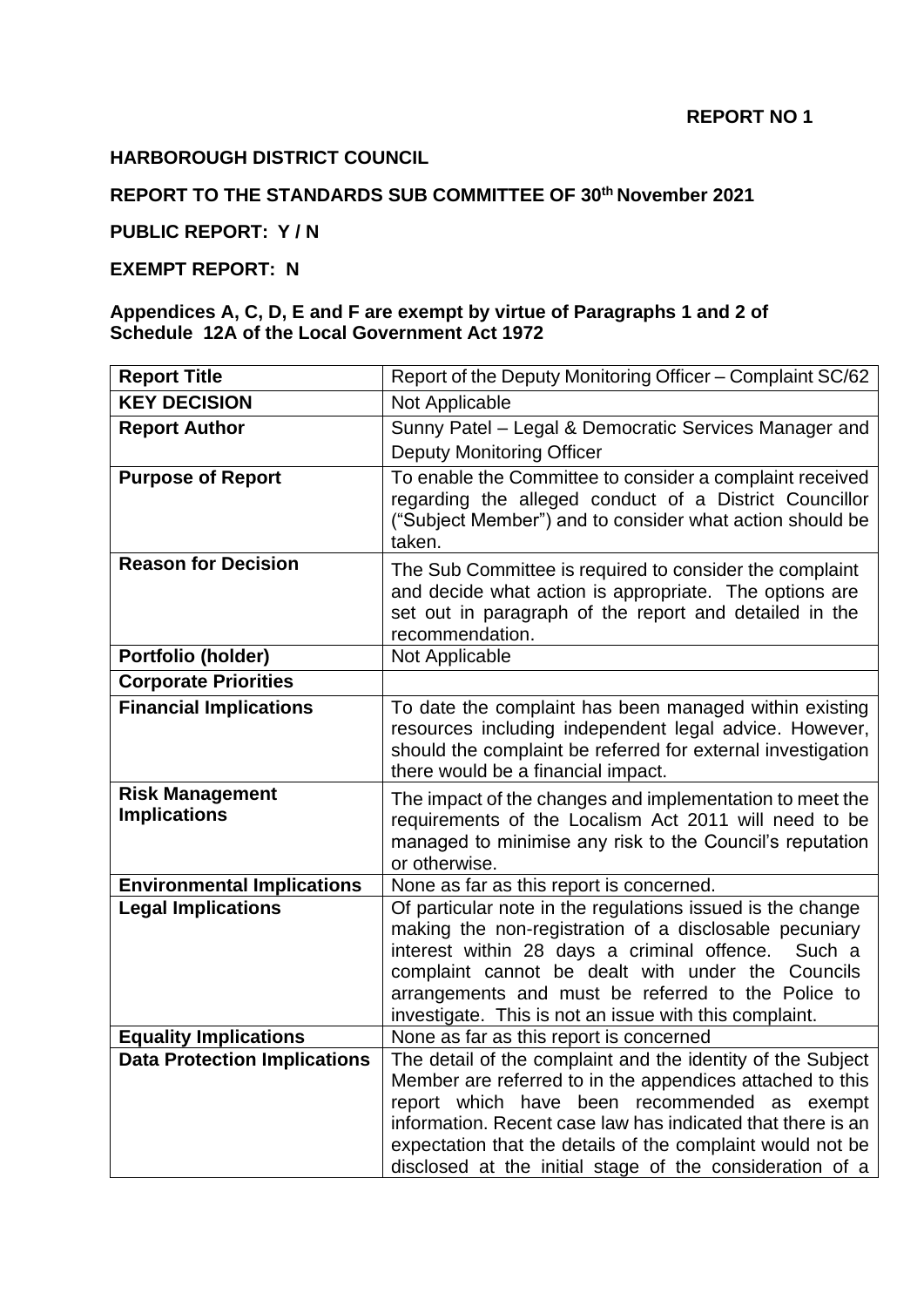|                          | complaint.                                                                                                                                                                                                                                                                                                                                                                        |
|--------------------------|-----------------------------------------------------------------------------------------------------------------------------------------------------------------------------------------------------------------------------------------------------------------------------------------------------------------------------------------------------------------------------------|
| <b>Consultation</b>      | The Subject Member has been sent a copy of the<br>complaint and has had an opportunity to comment on the<br>allegations. The Monitoring Officer has also obtained the<br>initial view of one of the Council's Independent Persons,<br>which are contained within Appendix E of this report and<br>for additional guidance an independent legal view is<br>attached at Appendix F. |
| <b>Options</b>           | The options available to the Sub Committee are set out in<br>paragraph 1.8 and the Recommendation section below.                                                                                                                                                                                                                                                                  |
| <b>Appendices</b>        | Appendix A – Details of Complaint - Exempt<br>Appendix B - Code of Conduct x 2<br>Appendix C - Correspondence - Exempt<br>Appendix D - Subject Member comments - Exempt<br>Appendix E - Independent Persons view - Exempt<br>Appendix F - Independent Legal Advice/View Exempt<br>Appendix G - Assessment Criteria                                                                |
| <b>Background Papers</b> | N/A                                                                                                                                                                                                                                                                                                                                                                               |
| <b>Recommendation</b>    | That the Sub Committee considers the complaint<br>attached as Appendix A, in the context of Appendices<br>B - G and to consider what action they wish to take<br>from the following options:<br><b>No Action</b><br><b>Informal Resolution</b><br><b>Refer for investigation</b>                                                                                                  |

# **1. Key Facts**

- 1.1 The complaint attached at Appendix A has been received by the Deputy Monitoring Officer and is being considered in line with the Council's arrangements for dealing with Code of Conduct complaints which was updated and adopted by the Council in March 2019.
- 1.2 The detail of the complaint is set out in Appendix A. A copy of the Code (s) of Conduct is attached as Appendix B.
- 1.3 In accordance with the Council's adopted arrangements for dealing with complaints which was updated at the same time as the Code of Conduct in March 2019. ("The Arrangements")
- 1.4 The Arrangements provide for any complaint received regarding a district councillor to be considered by the Ethical Governance Committee.